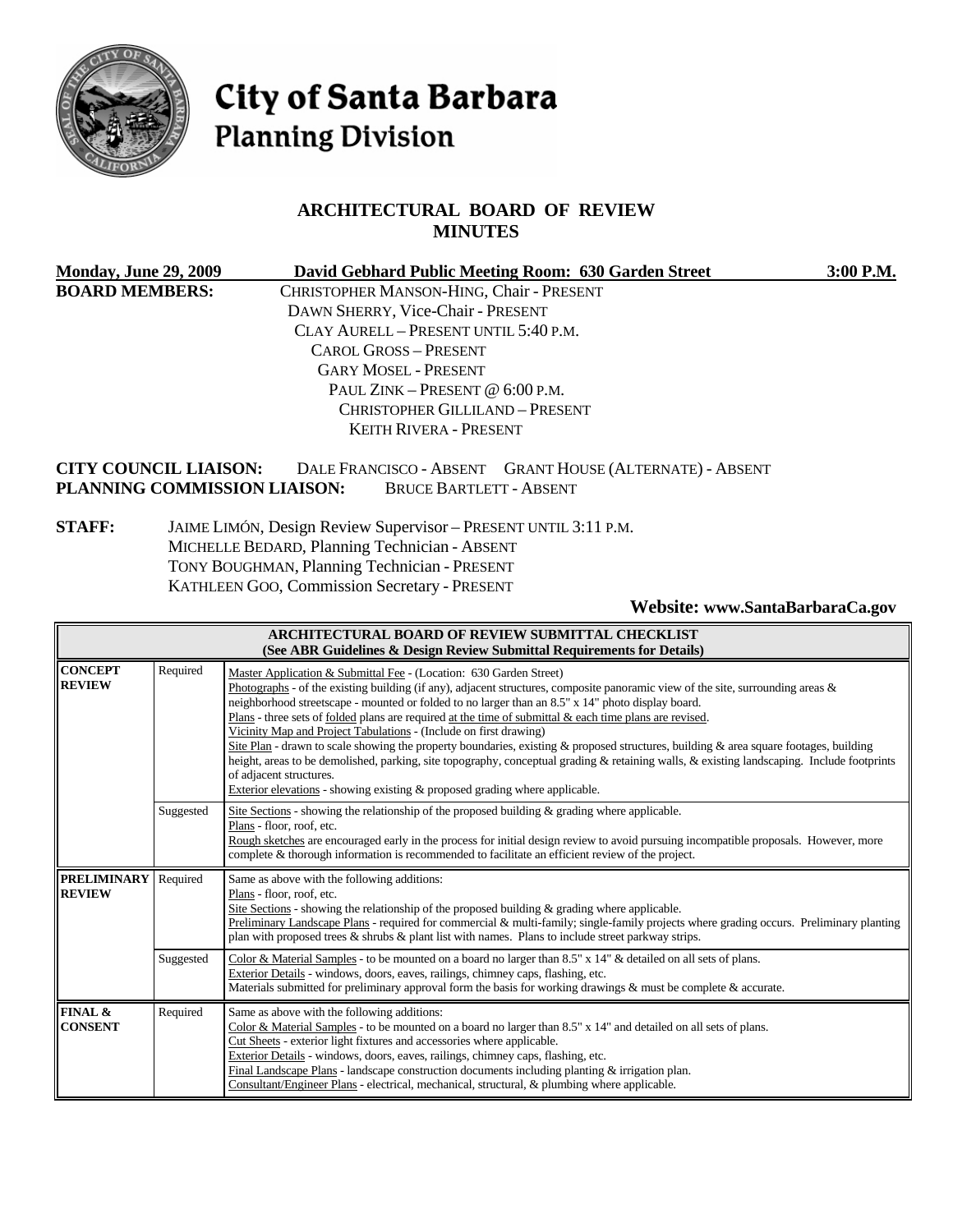#### **PLEASE BE ADVISED**

- The approximate time the project will be reviewed is listed to the left of each item. It is suggested that applicants arrive 15 minutes early. The agenda schedule is subject to change as cancellations occur. Staff will notify applicants of time changes.
- The applicant's presence is required. If an applicant is not present, the item will be postponed indefinitely. If an applicant cancels or postpones an item without providing advance notice, the item will be postponed indefinitely and will not be placed on the following Architectural Board of Review (ABR) agenda. In order to reschedule the item for review, a rescheduling fee will be paid and the applicant must fill out and file a Supplemental Application Form at 630 Garden Street (Community Development Department) in addition to submitting appropriate plans.
- All approvals made by the ABR are based on compliance with Municipal Code Chapter 22.68 and with adopted ABR guidelines. Some agenda items have received a mailed notice and are subject to a public hearing.
- The ABR may grant an approval for any project scheduled on the agenda if sufficient information has been provided and no other discretionary review is required. Substitution of plans is not allowed, if revised plans differing from the submittal sets are brought to the meeting, motions for preliminary or final approval will be contingent upon staff review for code compliance.
- The Board may refer items to the Consent Calendar for Preliminary and Final Architectural Board of Review approval.
- Concept review comments are valid for one year. A Preliminary approval is valid for one year from the date of the approval unless a time extension has been granted. A Final approval is valid for two years from the date of final action unless a time extension has been granted or a Building Permit has been issued.
- Decisions of the ABR may be appealed to the City Council. For further information on appeals, contact the Planning Division Staff or the City Clerk's office. Appeals must be in writing and must be filed with the City Clerk at City Hall, 735 Anacapa St. within ten (10) calendar days of the meeting at which the Board took action or rendered its decision.
- **AMERICANS WITH DISABILITIES ACT:** In compliance with the Americans with Disabilities Act, if you need special assistance to gain access to, comment at, or participate in this meeting, please contact the Planning Division at 805-564-5470. If possible, notification at least 48 hours prior to the meeting will enable the City to make reasonable arrangements in most cases.
- **AGENDAS, MINUTES and REPORTS**: Copies of all documents relating to agenda items are available for review at 630 Garden St. and agendas and minutes are posted online at [www.SantaBarbaraCa.gov/](http://www.santabarbaraca.gov/)abr. **Materials related to an item on this agenda submitted to the ABR after distribution of the agenda packet are available for public inspection in the Community Development Department located at 630 Garden St., during normal business hours.** If you have any questions or wish to review the plans, please contact Michelle Bedard, at (805) 564-5470 between the hours of 8:30 a.m. to 4:00 p.m., Monday through Thursday, and every other Friday, or by email at [mbedard@santabarbaraca.gov](mailto:mbedard@santabarbaraca.gov). Please check our website under City Calendar to verify closure dates.

# **LICENSING ADVISORY:**

The Business and Professions Code of the State of California and the Municipal Code of the city of Santa Barbara restrict preparation of plans for certain project types to licensed professionals. Applicants are encouraged to consult with Building and Safety Staff or Planning Staff to verify requirements for their specific projects.

Unlicensed persons are limited to the preparation of plans for:

- $\triangleright$  Single or multiple family dwellings not to exceed four (4) units per lot, of wood frame construction, and not more than two stories and basement in height;
- ¾ Non-structural changes to storefronts; and,
- $\blacktriangleright$  Landscaping for single-family dwellings, or projects consisting solely of landscaping of not more than 5,000 square feet.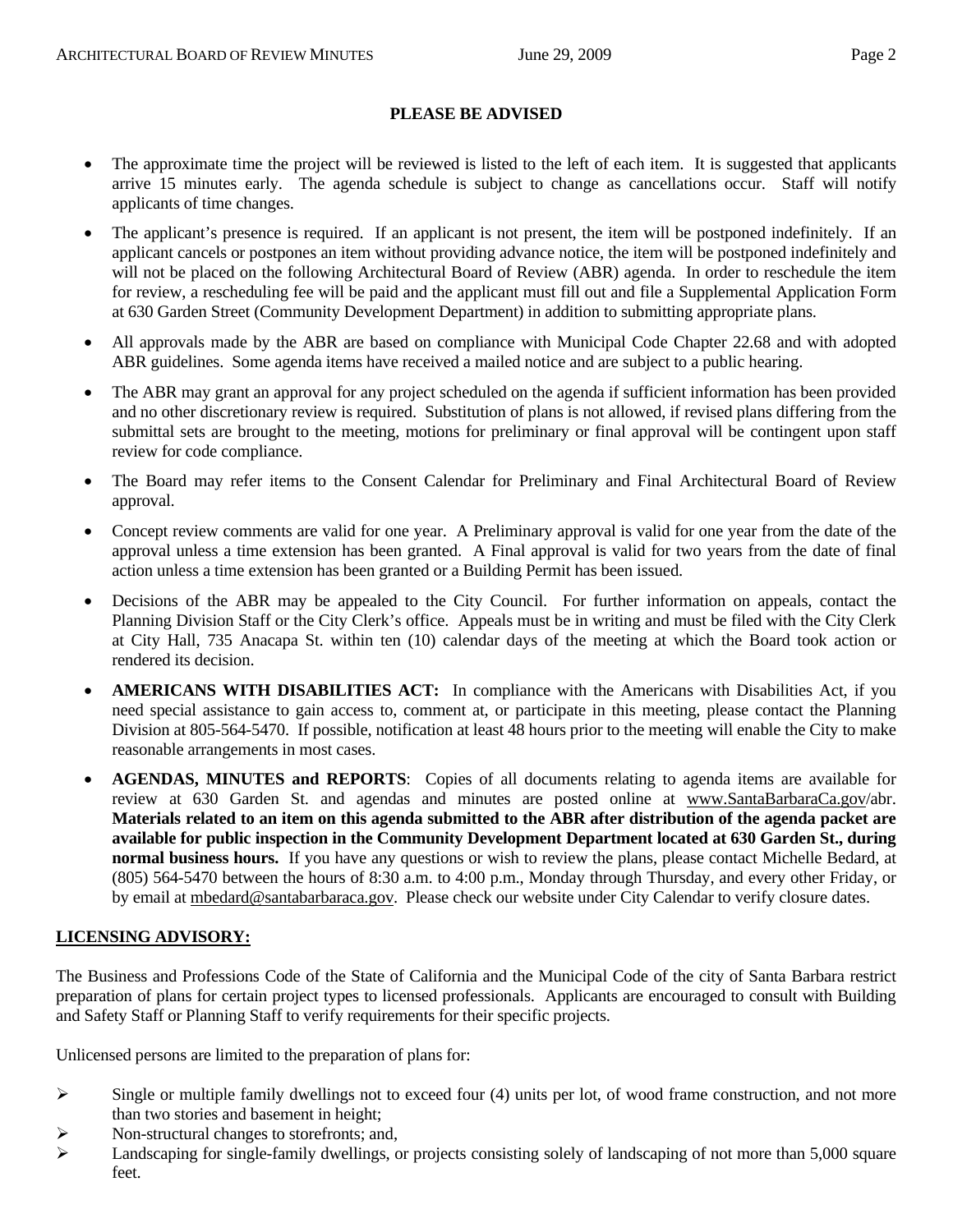# **NOTICE:**

- 1. That on Thursday, June 25, 2009 at 4:00 p.m., this Agenda was duly posted on the indoor and outdoor bulletin boards at the Community Development Department, 630 Garden Street, and online at [www.SantaBarbaraCa.gov/abr.](http://www.santabarbaraca.gov/abr)
- 2. This regular meeting of the Architectural Board of Review will be broadcast live on City TV-18, or on your computer via <http://www.santabarbaraca.gov/Government/Video/> and then clicking City TV-18 Live Broadcast. City TV-18 will also rebroadcast this meeting in its entirety on Wednesday at 8:00 a.m. on Channel 18. An archived video copy of this meeting will be viewable on computers with high speed internet access the following Wednesday at [www.santabarbaraca.gov/abr](http://www.santabarbaraca.gov/abr) and then clicking *Online Meetings.*

# **CALL TO ORDER.**

The Full Board meeting was called to order at 3:03 p.m.

# **ROLL CALL:**

| Members present: | Manson-Hing, Sherry, Mosel, Zink (pre-arranged arrival at 6:00 p.m.), Gross, Aurell<br>(until 5:40 p.m.), Rivera, and Gilliland. |
|------------------|----------------------------------------------------------------------------------------------------------------------------------|
| Members absent:  | None.                                                                                                                            |
| Staff present:   | Jaime Limón (present until 3:11 p.m.), Bedard and Goo.                                                                           |

# **GENERAL BUSINESS:**

A. Public Comment:

Michael Jeffs, Representative for the Independent Living Resource Center, Systems Change Advocate to overlook fair housing standards for new condo for installation or modification for public handicap facilities.

B. Approval of Minutes:

Motion: Approval of the minutes of the Architectural Board of Review meeting of **June 15, 2009**, as amended. Action: Sherry/Rivera, 6/0/1. Motion carried. (Gilliland abstained, Zink absent.)

C. Consent Calendar:

#### **The June 22, 2009 Consent Calendar was cancelled.**

Motion: Ratify the Consent Calendar of **June 29, 2009**. The Consent Calendar was reviewed by **Gary Mosel** with the exception of architecture for Item #C, 418 N. Milpas Street as reviewed by **Clay Aurell**, and architecture and landscaping for Item #C, 418 N. Milpas Street, and Item #E, 29 N. Milpas Street as reviewed by **Chris Gilliland**.

- Action: Sherry/Rivera, 7/0/0. Motion carried. (Zink absent).
- D. Announcements, requests by applicants for continuances and withdrawals, future agenda items, and appeals.
	- 1) Mr. Boughman announced Paul Zink would be arriving at 6:00 p.m. after the dinner break, and that Jim Blakeley has resigned as a Board member from the Board.
	- 2) Board member Mosel announced that he will be stepping down from review of agenda item #7, 617 Bradbury Avenue.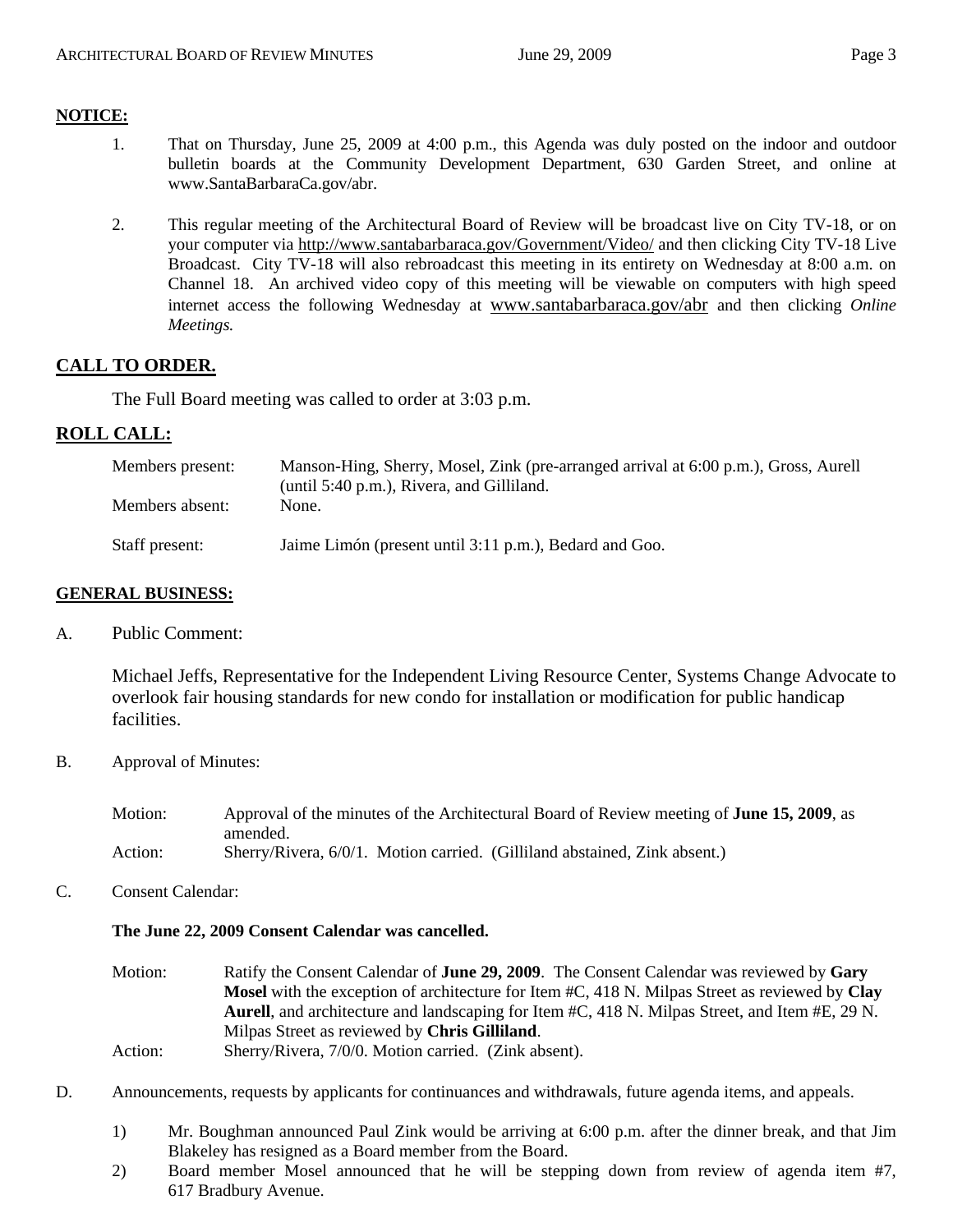- 4) Board member Sherry announced that she will be absent from the August  $3<sup>rd</sup>$  Consent meeting and the August  $10^{th}$  Full Board meeting.
- 5) Board member Aurell stated he would be leaving the meeting early before 5:45 p.m.
- 6) Board member Carol announced that she will be stepping down from review of agenda item #6, 3855 State Street, and volunteered to fill the presently vacant subcommittee liaison position for Visual Arts in Public Places.
- E. Subcommittee Reports.

Member Aurell reported that he and Keith Rivera attended the Upper State Street Guidelines Public Meetings held last Thursday, and announced an upcoming Subcommittee meeting scheduled for July 9th.

# **CONCEPT REVIEW - NEW ITEM**

#### **1. 13 S SOLEDAD ST R-2 Zone**

|                            | Assessor's Parcel Number: 017-183-018   |
|----------------------------|-----------------------------------------|
| <b>Application Number:</b> | MST2009-00278                           |
| Owner:                     | Housing Authority/City of Santa Barbara |
| Architect:                 | Tom Moore                               |
|                            |                                         |

(Proposal for a facade remodel to an existing two-story, 15-unit, residential apartment complex to include new roofing, walkways, patios, porch canopies, exterior lighting, and skylights. The project received ABR approval for other site improvements under MST2008-00474.)

#### **(Action may be taken if sufficient information is provided.)**

(3:11)

Present: Tom Moore, Architect; and David Black, Landscape Architect.

Public comment opened at 3:22 p.m. As no one wished to speak, public comment was closed.

An opposition letter from Paula Westbury was acknowledged by the Board.

# **Motion: Preliminary Approval and continued indefinitely to the Consent Calendar with comments:**

#### ARCHITECTURE:

- 1) Return with revisions extending the gable end of the rake eaves a minimum 10 inches.
- 2) Study increasing the height of the low privacy (interior) wall.
- LANDSCAPING:

1) Provide undulating plantings in front of the linear walls.

Action: Sherry/Rivera, 6/0/0. Motion carried. (Gilliland stepped down, Zink absent.)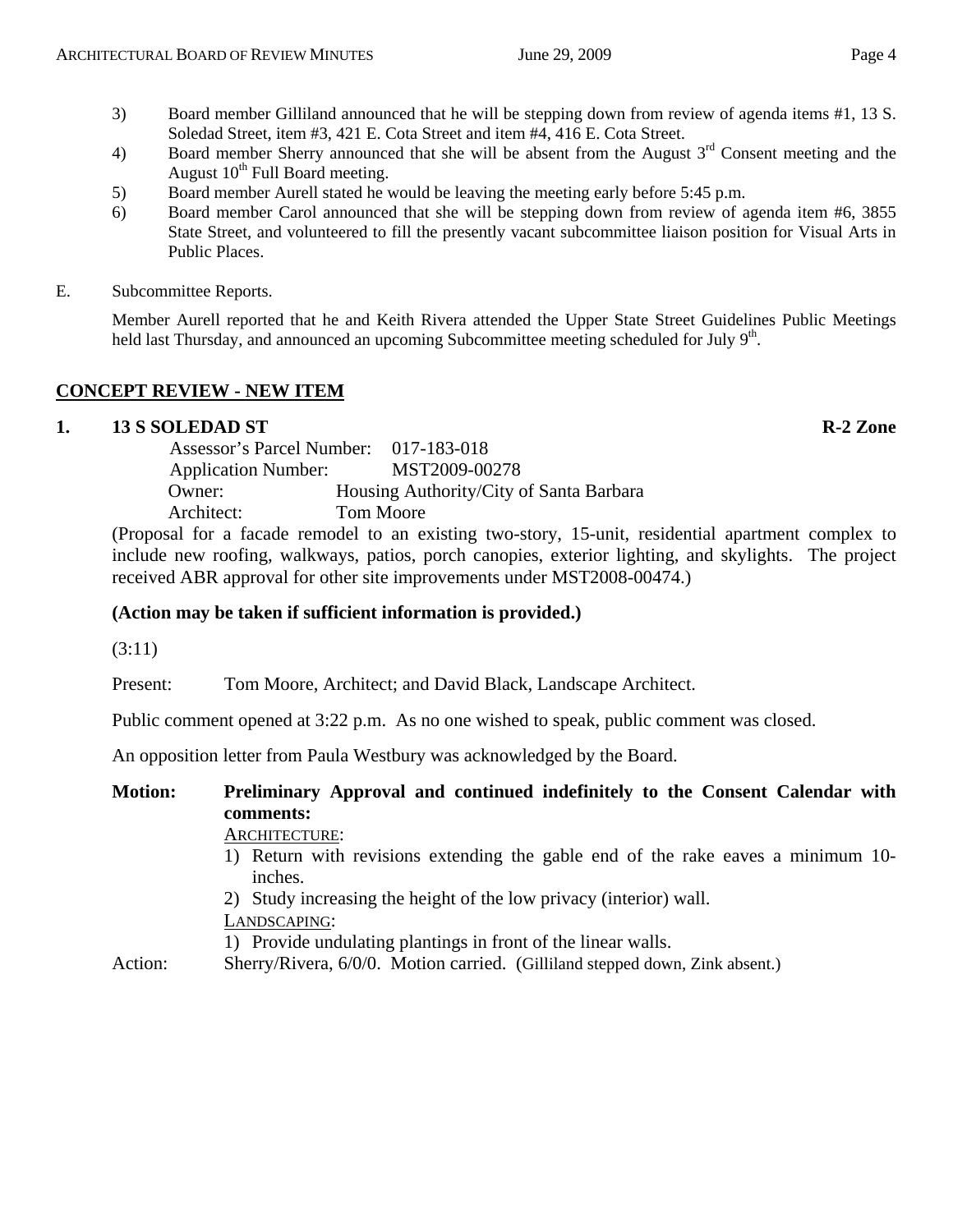# **CONCEPT REVIEW - CONTINUED ITEM**

# **2. 5 S NOPAL ST M-1 Zone**

| Assessor's Parcel Number: 017-163-006 |                 |
|---------------------------------------|-----------------|
| <b>Application Number:</b>            | MST2009-00075   |
| Owner:                                | Martin Anguiano |
| Applicant:                            | Peter Kretzu    |
| Designer:                             | Richele Mailand |

(A concept review for a proposed new one-story 1,920 square foot manufactured Rockford Steel commercial warehouse/storage building on an existing 4,400 square foot lot. The current use is an unimproved contractor's storage lot. The proposal includes two new on-site parking spaces and site landscaping. The project requires Development Plan Approval Findings by the Architectural Review Board for 1,920 square feet of new commercial square footage.)

# **(Concept Review. Comments Only; Project requires Environmental Assessment and Development Approval Findings.)**

(3:43)

Present: Peter Kretzu, Applicant; and Richele Mailand, Designer.

Public comment opened at 3:54 p.m. As no one wished to speak, public comment was closed.

An opposition letter from Paula Westbury was acknowledged by the Board.

#### **Motion: Continued indefinitely to the Consent Calendar with comments:**  ARCHITECTURE:

- 1) The Board finds the metal building acceptable.
- 2) Provide a more industrial-looking entry door.
- 3) The body color of building and trim shall be colony green and the roof shall be misty grey.
- 4) Show the rain gutters on the plans and provide downspouts to provide appropriate drainage and redirect water run-off.

# LANDSCAPING:

- 1) Study adding landscape wherever possible.
- 2) Substitute the three iron wood trees for two large scale canopy trees.
- 3) Provide vines on the existing chain link fence near the new parking area.
- 4) Provide a minimum 12-inch planter at the tire stop of the new car spots.
- 5) Substitute California Poppy plantings for perennial plantings.

Action: Mosel/Rivera, 7/0/0. Motion carried. (Zink absent).

Staff Notes: Staff informed the Board that the project requires Environmental Assessment. The Board stated that Development Approval Findings will be made at Consent Calendar review

# **\*\*\* THE BOARD BRIEFLY RECESSED AT 4:13 P.M. AND RECOVENED AT 4:16 P.M. \*\*\***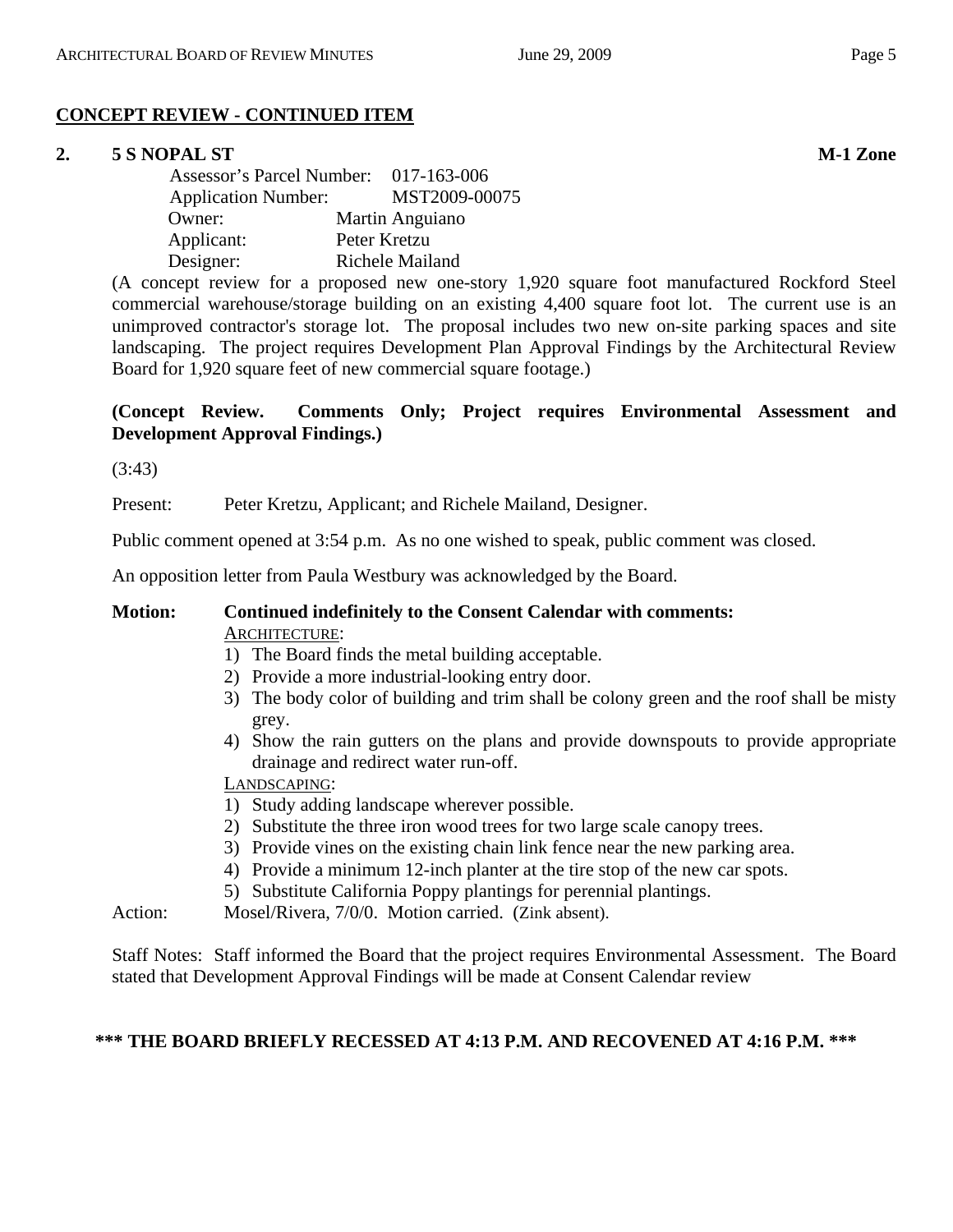# **CONCEPT REVIEW - NEW ITEM: PUBLIC HEARING**

# **3. 421 E COTA ST C-M Zone**

| Assessor's Parcel Number: 031-160-010 |                         |
|---------------------------------------|-------------------------|
| <b>Application Number:</b>            | MST2009-00250           |
| Owner:                                | <b>Transition House</b> |
| Architect:                            | Mark Wienke             |

(Proposal to demolish the existing 7,566 square foot two-story mixed-use building and construct a new 9,142 square foot two-story mixed-use building, comprising of 8 affordable residential apartments (six, two-bedroom and two, three-bedroom units, totaling 7,208 square feet) and a 1,934 square foot day care center. The existing 14,080 square foot, two-story mixed use building, comprised of 8 residential apartments (6,175 square feet) and 7,905 commercial square feet, will remain. A total of 715 cubic yards of grading is proposed. The parcel will result in two two-story mixed-use buildings, with a combined total of 16 affordable apartments (13,383 residential square feet) and 9,839 commercial square feet, on a 42,221 square foot lot. A total of 37 uncovered parking spaces are proposed. The project requires Staff Hearing Officer review for a requested zoning modification for a reduction of the required parking.)

### **(Comments only; project requires Environmental Assessment, Compatibility Analysis and Staff Hearing Officer review for a requested modification.)**

(4:16)

Present: Mark Wienke and Christine Pierron, Architects; and Kathleen Baushke, Executive Director of Transition House, Chris Gilliland, Landscape Architect, and Dan Gullett, Associate Planner.

Public comment opened at 4:35 p.m.

Pam and John Johnston, expressed their concerns regarding impacts to parking in the area.

An opposition letter from Paula Westbury was acknowledged by the Board.

Public comment closed at 4:39 p.m.

# **Motion: Continued indefinitely to Full Board with comments:**

ARCHITECTURE:

- 1) In general, the building's mass, bulk, and scale are acceptable, but there are some opportunities in plate-to-plate heights to find reductions in the mass of the building.
- 2) The Board is in favor of the Mediterranean style of architecture, but finds the mixture of styles to be unresolved between the Mediterranean and Industrial styles.
- 3) The archway on sidewalk should be reduced in mass or articulated in another fashion to reduce the amount of mass to a pedestrian.
- 4) Enhance the paseo and entrance to the central area. Significantly restudy the western elevation and southeast corner of the building to soften those areas and modulate the landscaping.
- 5) Restudy enlarging the windows without affecting the massing or drawing away from the style.

LANDSCAPING:

- 1) The Board finds there are no aesthetic impacts regarding the request for a reduction and the parking requirements; however, the Board does feel that the landscaping, as it applies to parking, should be adhered to as much as possible.
- 2) Study the possibility of more finger plantings, as required.
- Action: Sherry/Rivera, 6/0/0. Motion carried. (Gilliland stepped down, Zink absent.)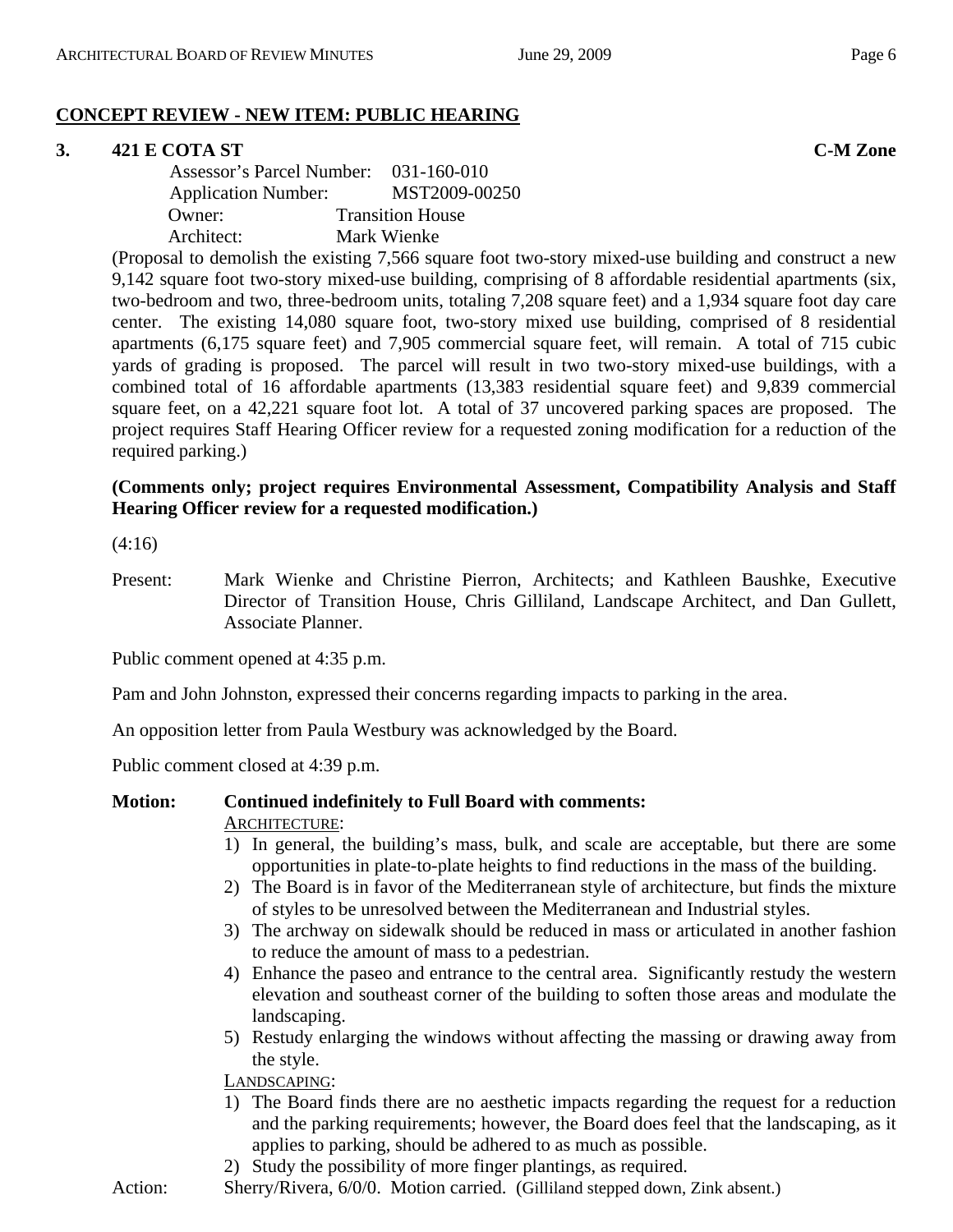#### **FINAL REVIEW**

# **4. 416 E COTA ST C-M Zone**  Assessor's Parcel Number: 031-212-024 Application Number: MST2008-00097 Owner: City of Santa Barbara Applicant: Housing Authority of Santa Barbara Architect: Christine Pierron Architect: Mark Wienke

(Proposal for a lot merger of three existing lots to create one new 39,603 square foot lot in the C-M Zone. The proposal includes the demolition of an existing 20,450 square foot commercial building and the construction of 56 new affordable studio apartments (450 square feet each) and one two-bedroom (1,000 square foot) manager's unit for a total of 57 residential units in a mixed one, two, and three-story development. A 1,350 square foot community center, a 900 square foot bike storage facility, and a 450 square foot utility room are also proposed. A total of fifty-two on-grade parking spaces are being provided by 37 covered and 15 uncovered spaces. The project is a City Housing Authority Project and requires Staff Hearing Officer review for a requested parking modification, modifications to encroach into required setbacks, and a bonus density modification.)

#### **(Preliminary Approval granted 12/1/2008. Project requires compliance with Staff Hearing Officer Resolution No. 089-08.)**

(5:25)

Present: Mark Wienke and Christine Pierron, Architects; David Black, Landscape Architect; and Skip Szymanski and Rob Peirson, City of Santa Barbara Housing Authority.

Public comment opened at 5:46 p.m.

Pam and John Johnston, expressed concern about easement rights regarding installment of a garage gate.

An opposition letter from Paula Westbury was acknowledged by the Board.

Public comment closed at 5:49 p.m.

#### **Motion: Final Approval with conditions:**

- 1) The x-panels unit doors are to be changed out for the exterior door slabs, as suggested.
- 2) One member of the Board suggests the applicant study an alternative color to stark white color to the building.
- 3) The Board is in favor of an auto gate and encourages the applicant to study in detail the potential of the installation of an auto gate at a future date, but does not require the installation at this time in order for the applicant to move forward with the project.

Action: Rivera/Sherry, 5/0/0. Motion carried. (Gilliland stepped down, Zink/Aurell absent.)

#### **\*\*\* THE BOARD RECESSED AT 6:11 P.M. AND RECOVENED AT 6:36 P.M. \*\*\***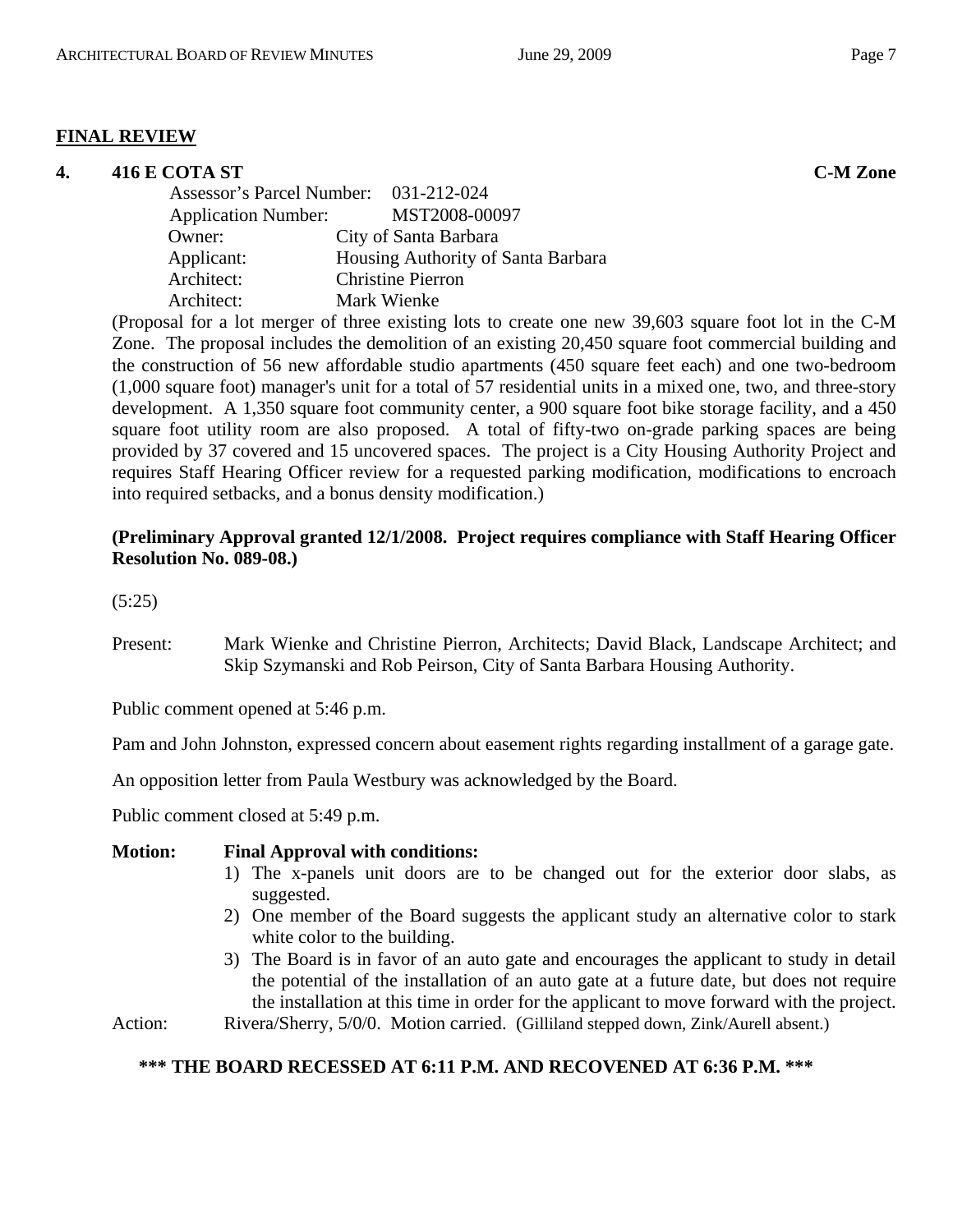#### **PRELIMINARY REVIEW**

#### **5. 226 W DE LA GUERRA ST R-3/R-4 Zone**

 Assessor's Parcel Number: 037-041-015 Application Number: MST2009-00248 Owner: Stephen Harrel and Celeste Exempti Architect: Steve Harrel

(Proposal for a 754 square foot two-story addition and remodel to an existing 1,066 square foot, onestory, single-family residence, resulting in a two-unit, 1,820 square foot, two-story, residential duplex on a 6,250 square foot lot. Unit A is a proposed two-story, two-bedroom, 900 square foot residential unit. Unit B is a proposed two-story, two-bedroom, 920 square foot residential unit. Four covered parking spaces will be provided by an existing legal non-conforming detached, 984 square foot, four-car garage. The proposal includes alterations to the existing garage structure to include a new roof, new garage doors, and new exterior paint to match the proposed duplex.)

#### **(Preliminary Approval is requested.)**

(6:36)

Present: Steve Harrel, Architect.

Public comment opened at 6:43 p.m. As no one wished to speak, public comment was closed. An opposition letter from Paula Westbury was acknowledged by the Board.

# **Motion: Preliminary Approval and continued indefinitely to Consent Calendar with comments:**

LANDSCAPING:

- 1) Parkway plantings should be a maximum height of 8-inches.
- 2) Study possible alternatives to echium shrubbery located directly adjacent to the sidewalk.
- 3) Relocate proposed mayten canopy tree away from the entry walk.
- 4) Suggest additional plantings in bed adjacent to the southside black chain link fence to offer privacy screening of the open public area.

Action: Sherry/Gilliland, 6/0/0. Motion carried. (Aurell/Gross absent.)

#### **PRELIMINARY REVIEW**

#### **6. 3855 STATE ST C-2/SD-2 Zone**

 Assessor's Parcel Number: 051-010-010 Application Number: MST2009-00210 Owner: Grace Lutheran Church of Santa Barbara Owner: Macerich La Cumbre, LLC Applicant: The Vons Companies, Inc. Architect: Courtney & Le Architects Agent: Little Div Architectural Consulting

(Proposal for an exterior facade remodel at the Vons in the La Cumbre Plaza. The proposal includes restriping parking stalls, the addition of accessible stalls and pathways per city requirements, new roof top equipment, exterior lighting, and landscaping.)

**(Preliminary Approval is requested. Project requires compliance with the La Cumbre Plaza Tenant Design Guidelines.)**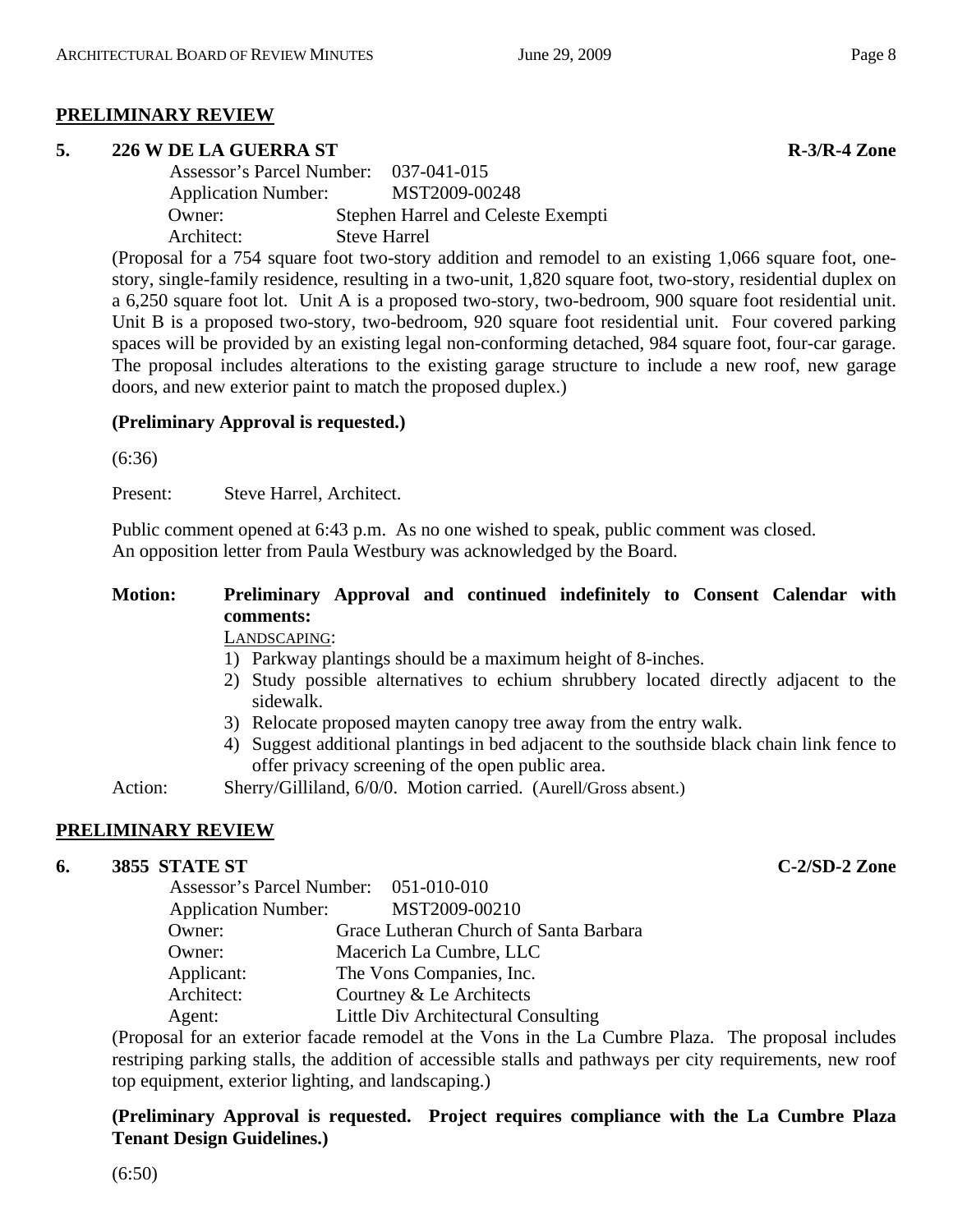Public comment opened at 6:55 p.m.

Craig Reynolds, The Vons Companies Inc.: encouraged the Board to approve the proposed project so that it can move forward.

An opposition letter from Paula Westbury was acknowledged by the Board.

Public comment closed at 6:56 p.m.

#### **Motion: Continued two weeks to Full Board with comments:**  ARCHITECTURE:

- 1) Refine the front façade by simplifying in a traditional manner the proposed shed roof entry portico.
- 2) Propose a more traditionally indigenous Santa Barbara stone pattern for the proposed walls (less of a dry stack).
- 3) Refine and propose a traditional detail for the columns.
- Action: Sherry/Rivera, 6/0/0. Motion carried. (Gross stepped down, Aurell absent.)

Staff notes: It was suggested by the Board and staff that the applicant return with several design optional styles that might be deemed more acceptable by the Board based on their comments.

#### **CONCEPT REVIEW - CONTINUED ITEM**

#### **7. 617 BRADBURY AVE C-2 Zone**

| <b>Assessor's Parcel Number:</b> | 037-122-006             |
|----------------------------------|-------------------------|
| <b>Application Number:</b>       | MST2007-00559           |
| Owner:                           | Leed Santa Barbara, LLC |
| Architect:                       | AB Design Studio        |

(This is a revised project. Proposal to demolish an existing 458 square foot single-family residence and construct a new three-story 5,978 square foot mixed-use development on a 5,000 square foot lot in the C-2 Zone. The project includes 918 square feet of commercial area, comprised of two retail spaces at 425 and 493 square feet, and two residential condominiums, comprised of 1,709 and 1,679 square feet. A total of seven (three commercial and four residential) covered parking spaces are proposed. The project requires Staff Hearing Officer review of a Tentative Subdivision Map and Development Plan Approval Findings for new commercial square footage.)

# **(Sixth Concept Review. Comments only; Project requires Environmental Assessment, Compatibility Analysis, and Staff Hearing Officer review of a Tentative Subdivision Map.)**

(7:24)

Present: Josh Blumer of AB Design Studio; David Black, Landscape Architect; Fae Perry, Owner; and Danny Kato, Senior Planner.

Public comment opened at 7:41 p.m.

The following people spoke *in opposition* to the proposed project: Robert Livernois, Wanda Livernois, and Theony Condos.

Opposition letters from Paula Westbury, Caroline Vassallo, and Karen McFadden were acknowledged by the Board.

The following people spoke *in support* of the proposed project: Glen Griffin and Mike McCormack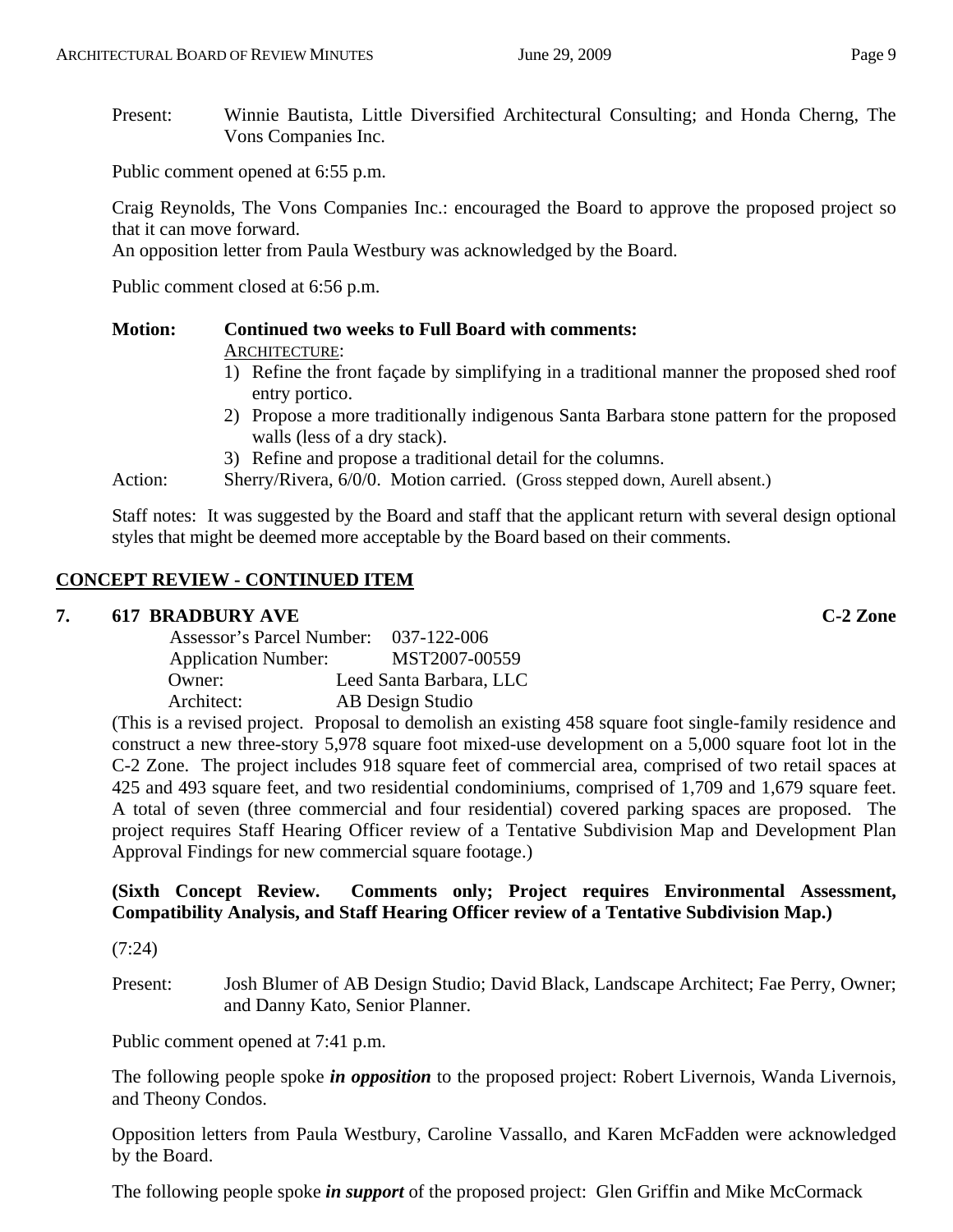A support letter from Glennon Mueller was acknowledged by the Board.

Public comment closed at 7:54 p.m.

# **Motion: Continued indefinitely to the Staff Hearing Officer and return to Full Board with comments:**

#### ARCHITECTURE:

- 1) The Board is concerned with the proximity of the south and west walls to the property line with regards to the ability to both construct the wall and adequately maintain the plantings.
- 2) The common area within the front setback is acceptable, but it appears that the design is somewhat complicated. One Board member suggested removal of the palm tree to allow for more planting area.
- 3) The Board finds the garages within garages are an acceptable and appropriate solution to maintain privacy for the tenants of the residential units.
- 4) Increasing the depth toward the center of the proposed second level balconies would be one solution to alleviate the privacy issue by allowing the tenant to step away from the outside edge of the balconies.
- 5) The Board is disappointed of not being notified of the posted story poles; however, the Board upholds its previous motion from 03/23/09: *"Applicant has made considerable effort to reduce the overall mass, bulk, and scale of the building, and in reducing the massing away from the north and south property lines; the Board finds the mass, bulk, and scale of the project acceptable."* The Board would still like the applicant to provide photo documentation of the story poles at the next meeting.

#### LANDSCAPING:

- 1) The trees proposed on the south property line and the sidewalk should be replaced with trees that do not have to be trimmed.
- Action: Sherry/Rivera, 3/3/0. **Motion failed**. (Gross/Zink/Manson-Hing opposed, Mosel stepped down, Aurell absent.)

# **Substitute Motion: Continued indefinitely to the Staff Hearing Officer and return to Full Board with comments:**

#### ARCHITECTURE:

- 1) The Board is concerned with the proximity of the south and west walls to the property line with regards to the ability to both construct the wall and adequately maintain the plantings.
- 2) The common area within the front yard is acceptable, but it appears that the design is somewhat complicated. The Board looks forward to an appropriate design to return at a future date.
- 3) The Board finds the garages within garages are an acceptable and appropriate solution to maintain privacy for the tenants of the residential units.
- 4) Increasing the depth toward the center of the proposed second level balconies would be one solution to alleviate the privacy issue by allowing the tenant to step away from the outside edge of the balconies.
- 5) The Board would support a design for the open yard area to accommodate the users need for outdoor living and in addition provide a visual benefit to the community and a more neighborhood feel.

#### LANDSCAPING:

- 2) The trees proposed on the south property line and the sidewalk should be replaced with tall slender trees that do not have to be trimmed.
- Action: Sherry/Rivera, 4/2/0. **Motion carried.** (Zink/Manson-Hing opposed, Mosel stepped down, Aurell absent.)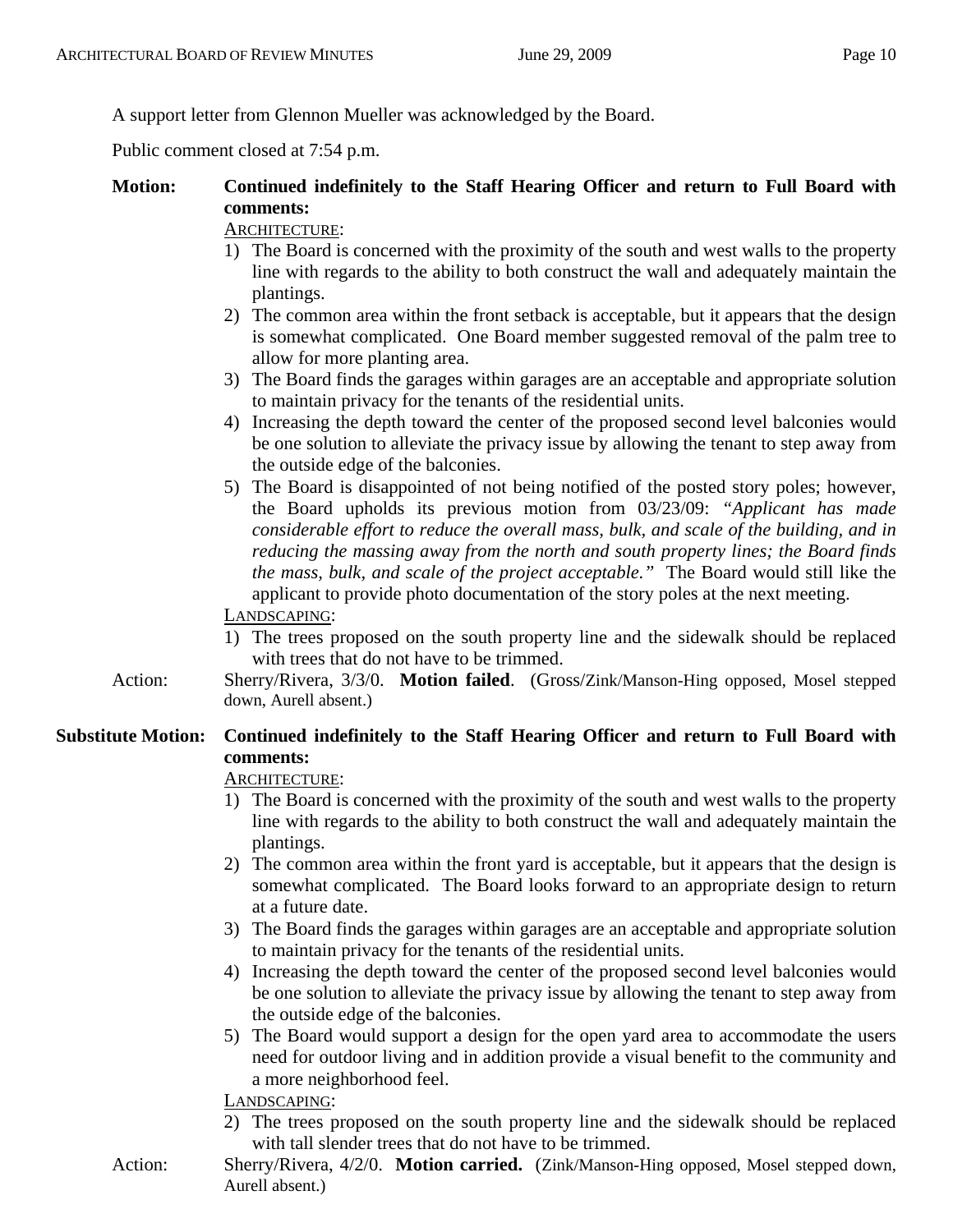Staff Notes: The Board was disappointed of not being notified of the posted story poles; however, the Board upholds its previous motion from 03/23/09: *"Applicant has made considerable effort to reduce the overall mass, bulk, and scale of the building, and in reducing the massing away from the north and south property lines; the Board finds the mass, bulk, and scale of the project acceptable."* The Board would still like the applicant to provide photo documentation of the story poles at the next meeting in order to clarify the approval of the mass, bulk and scale for this project.

#### **ADJOURNMENT:**

**The Full Board meeting adjourned at 9:26 p.m.**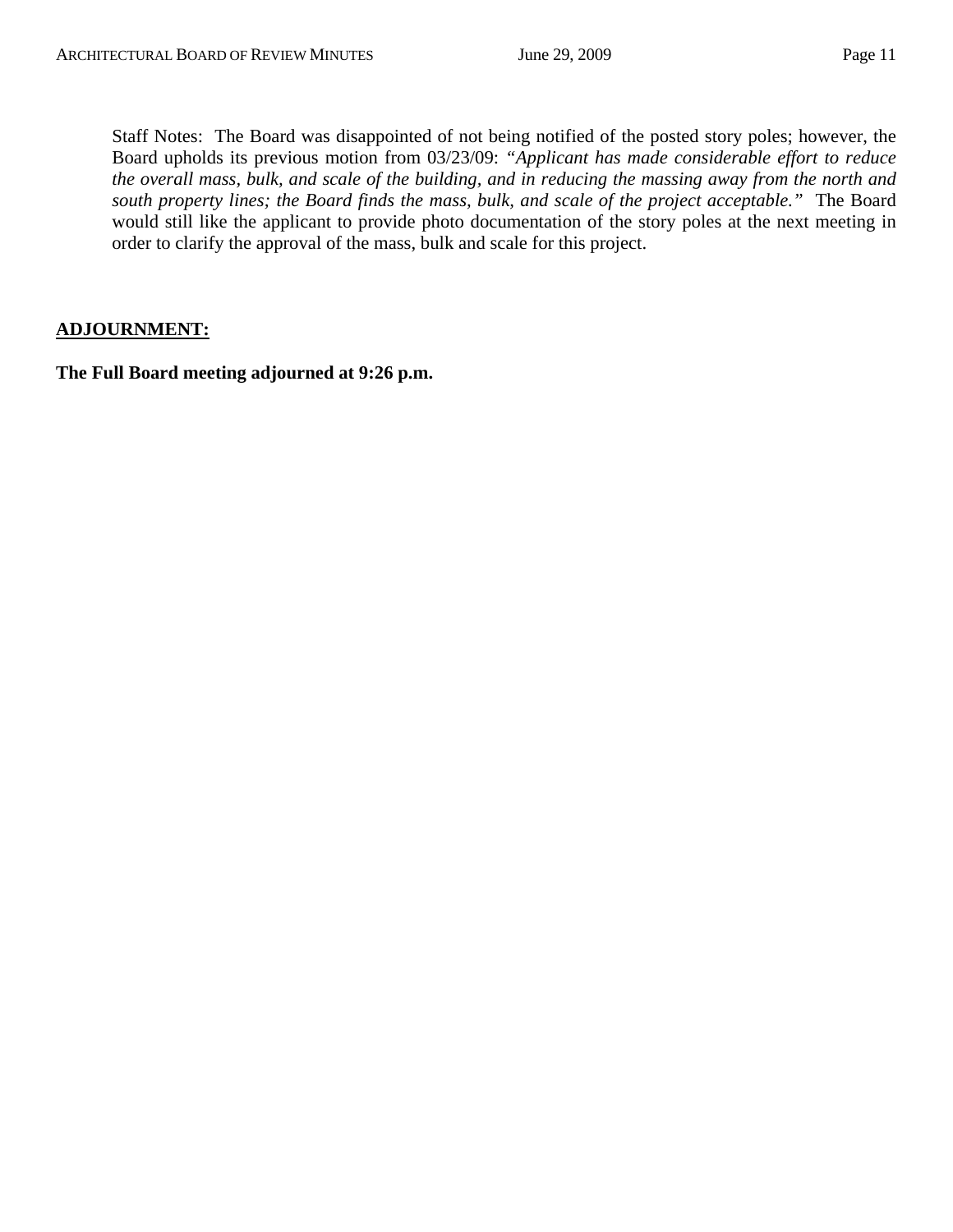# **CONSENT CALENDAR**

# **FINAL REVIEW**

# **A. 740 DOLORES DR E-1 Zone**

| Assessor's Parcel Number:  | 035-033-013                            |
|----------------------------|----------------------------------------|
| <b>Application Number:</b> | MST2008-00375                          |
| Owner:                     | City of Santa Barbara                  |
| Architect:                 | <b>Thompson Naylor Architects</b>      |
| Applicant:                 | Santa Barbara Amateur Radio Club, Inc. |
|                            |                                        |

(This is a revised project description. Proposal to demolish two existing 50 square foot accessory structures and construct one new 200 square foot prefabricated equipment accessory structure. The proposal also includes replacing the roof of an existing 491 square foot concrete block building. The existing 220 square foot accessory structure will remain unaltered. The site is a 15 acre parcel located in the E-1 Zone and is occupied by the Vic Trace Reservoir and Santa Barbara Amateur Radio Club, Inc. The revised project requires Staff Hearing Officer review for a requested zoning modification to provide less than the minimum required distance between buildings.)

# **(Preliminary & Final Approval requested. Project requires compliance with Staff Hearing Officer Resolution No. 048-09.)**

An opposition letter from Paula Westbury was acknowledged.

# **Final Approval with notes per plans**.

# **FINAL REVIEW**

# **B.** 1964 LAS CANOAS RD **A-1 Zone**

| Assessor's Parcel Number: 021-010-028 |                                           |
|---------------------------------------|-------------------------------------------|
| <b>Application Number:</b>            | MST2009-00073                             |
| Owner:                                | <b>St. Mary's Seminary</b>                |
| Agent:                                | Adriana Douglas, Representative for Owner |
| Architect:                            | Tom Moore                                 |
| Contractor:                           | <b>Scott Miller</b>                       |

(Proposal to construct a new 186 square foot enclosure at St. Mary's Seminary. The enclosure will house the existing pump system, which was originally screened by a CMU wall and damaged in the Tea Fire. The proposal includes new pumps, controls, and an emergency electrical generator. The project requires Staff Hearing Officer review for an encroachment into the required 70 foot front setback.)

# **(Preliminary & Final Approval requested. Project requires compliance with Staff Hearing Officer Resolution No. 038-09.)**

An opposition letter from Paula Westbury was acknowledged.

# **Preliminary Approval of Architecture and return to the Consent Calendar, and Final Approval of Landscaping.**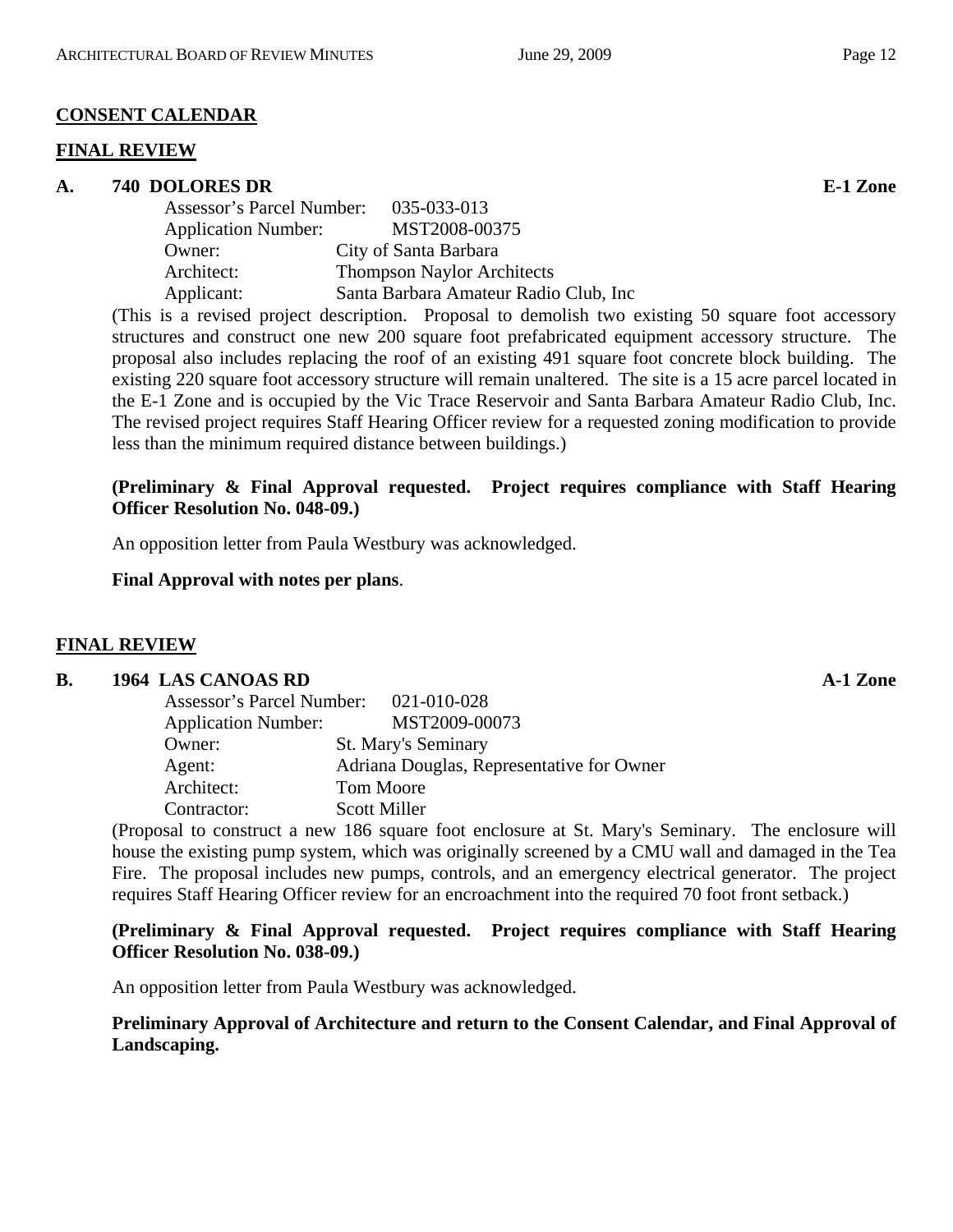#### **REFERRED BY FULL BOARD**

#### **C. 418 N MILPAS ST C-2/R-2 Zone**

| Assessor's Parcel Number:  | 031-311-033              |
|----------------------------|--------------------------|
| <b>Application Number:</b> | MST2009-00271            |
| Owner:                     | Riviera Vista I, LLC     |
| Applicant:                 | DesignArc                |
| Agent:                     | Trish Allen, SEPPS, Inc. |

(Proposal to permit an "as-built" 790 square foot commercial addition and a change of use from a nursery to three new tenant lease spaces, to include an office, an auto sales, and retail sales. Additional site improvements include 3 new parking spaces for a total of 14 required parking spaces, a new parking planter, new landscaping in the existing planters, and the addition of a 5 foot landscape buffer along the east property line adjacent to the R-2 property. The proposal will abate violations from enforcement cases: ENF2007-01134 and ENF2009-00170.)

#### **(Action may be taken if sufficient information is provided.)**

An opposition letter from Paula Westbury was acknowledged.

#### **Final Approval as submitted.**

#### **CONTINUED ITEM**

#### **D. 29 N MILPAS ST C-2 Zone**

| Assessor's Parcel Number:  | 017-123-014            |
|----------------------------|------------------------|
| <b>Application Number:</b> | MST2009-00259          |
| Owner:                     | McDonald's Corporation |
| Architect:                 | George Sladek          |
|                            |                        |

(Proposal for a façade remodel and a 300 square foot addition at the existing McDonald's Restaurant. The addition will result in a 4,497 square foot building (including the existing 1,305 square foot basement) on a 26,212 square foot lot in the C-2 Zone. The existing 47 parking spaces and all existing landscaping is to remain. Any proposed signage to be reviewed by the Sign Committee under a separate permit.)

#### **(Action may be taken if sufficient information is provided.)**

An opposition letter from Paula Westbury was acknowledged.

#### **Preliminary Approval and return to the Consent Calendar.**

# **NEW ITEM**

# **E.** 401 W DE LA GUERRA ST **R-4 Zone**

Assessor's Parcel Number: 037-071-007 Application Number: MST2009-00169 Owner: Karschner, David

(Proposal for a one lot subdivision for the purpose of converting a two-story, 2,437 square foot duplex into residential condominiums (401 W. De la Guerra Street and 781 Castillo Street). The project is currently under construction and received Final Approval on 1/22/2007 under MST2004-00537. Parking is provided in two two-car garages. No exterior changes are proposed to the existing site plan or structures. The project requires Condominium Conversion Findings made by ABR and Staff Hearing Officer review for a Tentative Subdivision Map.)